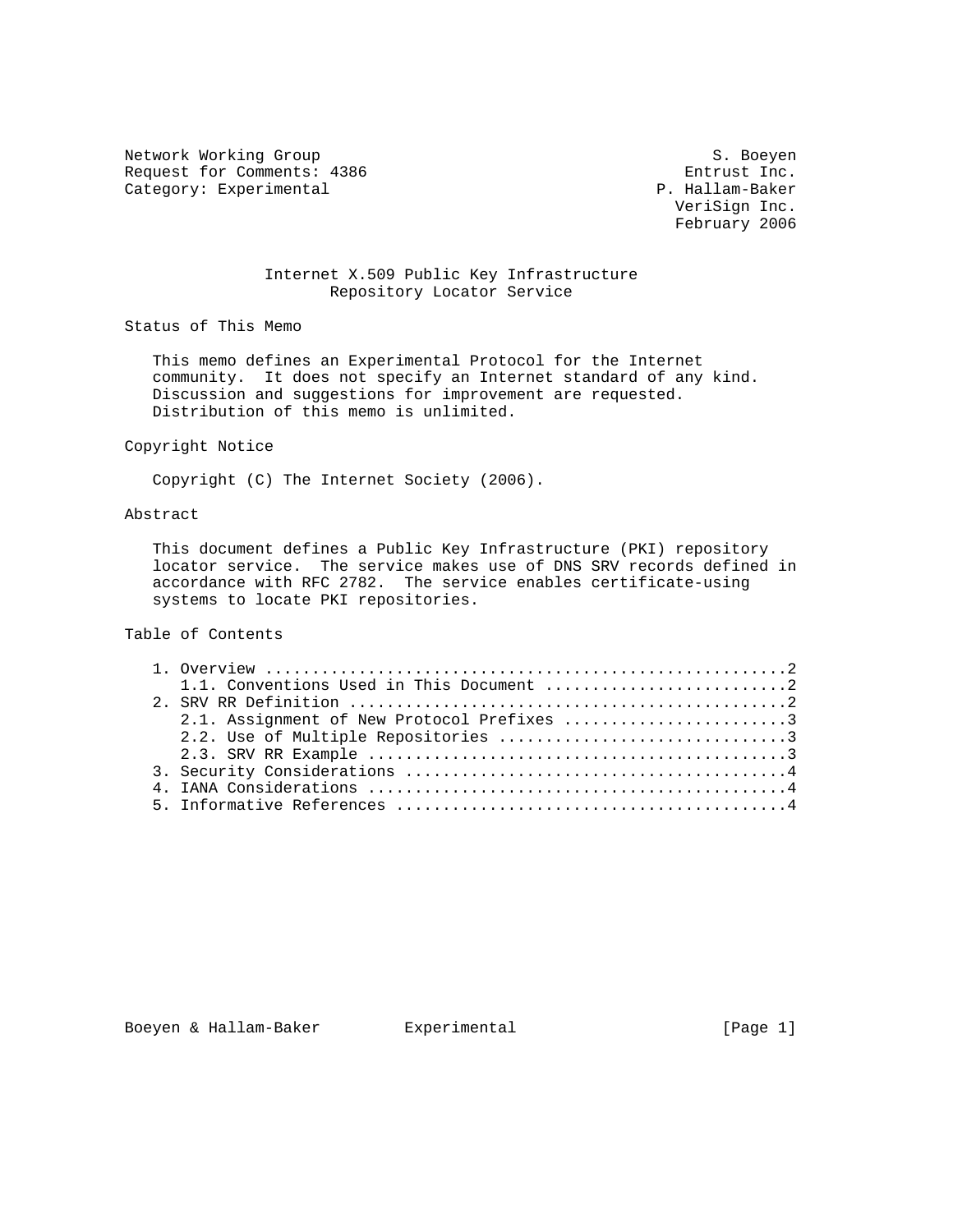## 1. Overview

 A number of RFCs (including [RFC2559], [RFC2560], and [RFC2585]) have specified operational protocols for retrieval of PKI data, including public-key certificates and revocation information, from PKI repositories. These RFCs assume that a certificate-using system has the information necessary to identify, locate, and connect to the PKI repository with a specific protocol. Although some tools are available in protocol-specific environments for this purpose, such as knowledge references in directory systems, these are restricted for use with a single protocol and do not share a common means of publication. This document provides a solution to this problem through the use of Service Record (SRV) Resource Records (RRs) in DNS. This solution is expected to be particularly useful in environments where only a domain name is available. In other situations (e.g., where a certificate is available that contains the required information), such a DNS lookup is not needed.

 [RFC2782] defines a DNS RR for specifying the location of services (SRV). This document defines SRV records for a PKI repository locator service to enable PKI clients to obtain the necessary information to connect to a domain's PKI repository, including information about each protocol that is supported by that domain for access to its repository. This document includes the definition of an SRV RR format for this service and an example of its potential use in an email environment.

### 1.1. Conventions Used in This Document

 The key words "MUST", "MUST NOT", "REQUIRED", "SHOULD", "SHOULD NOT", "RECOMMENDED", "MAY", and "OPTIONAL" in this document (in uppercase, as shown) are to be interpreted as described in [RFC2119].

 In examples, "C:" and "S:" indicate lines sent by the client and server, respectively.

2. SRV RR Definition

The format of the SRV RR, whose DNS type code is 33, is:

\_Service.\_Proto.Name TTL Class SRV Priority Weight Port Target

 For the PKI repository locator service, this document uses the symbolic name "PKIXREP". Note that when used in an SRV RR, this name MUST be prepended with an "\_" character.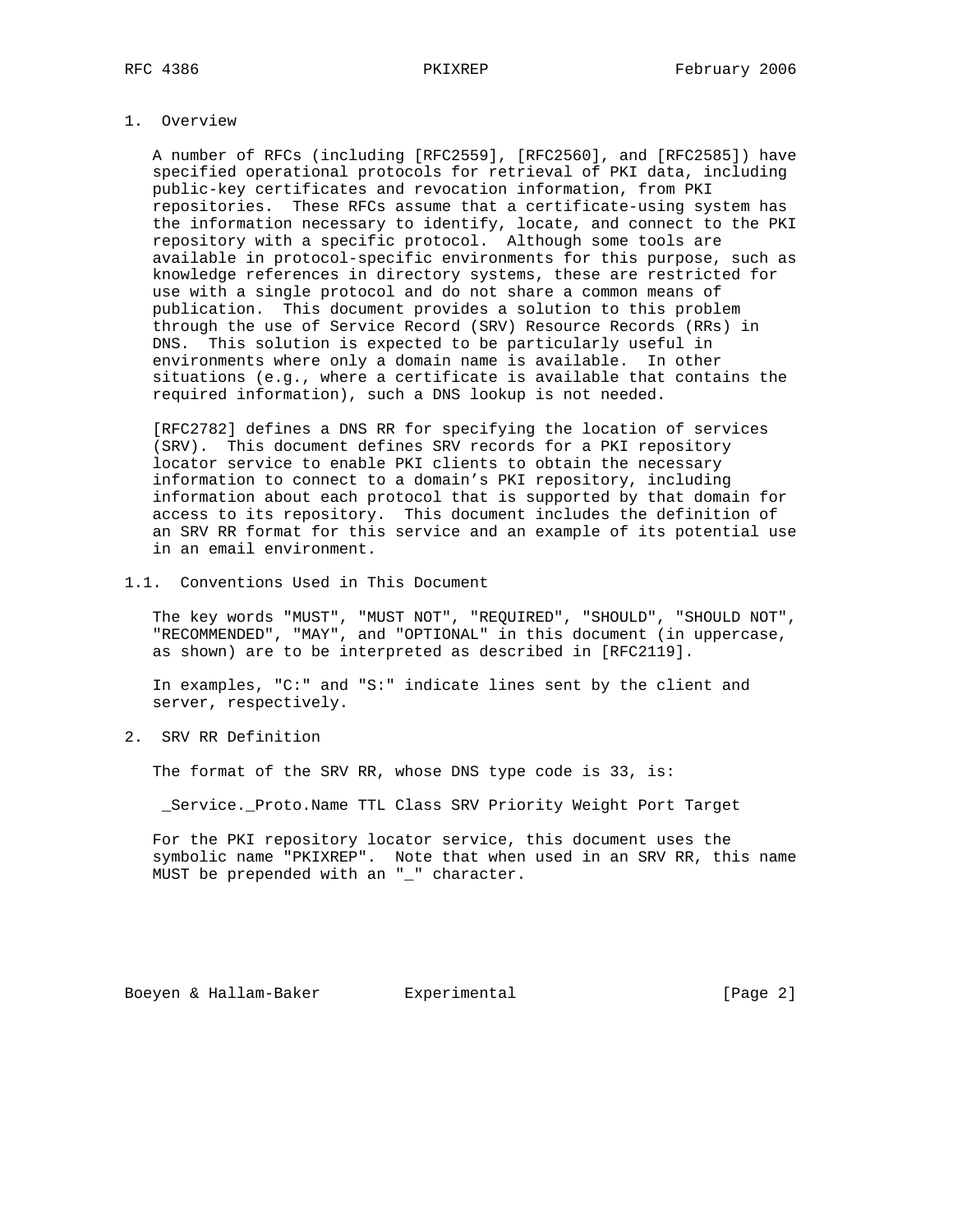The protocols that can be included in PKIXREP SRV RRs are:

| Protocol      | SRV Prefix   |
|---------------|--------------|
| T.DAP<br>HTTP | LDAP<br>HTTP |
| OCSP          | OCSP         |

### 2.1. Assignment of New Protocol Prefixes

 Protocol prefix assignments for new PKIX repository protocols SHOULD be defined in the document that specifies the protocol.

### 2.2. Use of Multiple Repositories

 The existence of multiple repositories MAY be determined by making separate DNS queries for each of the protocols supported by the client.

 If this approach is found to be unacceptably inefficient due to a proliferation of repository protocols at a future date, the service discovery protocol could be extended to allow the repository to advertise the protocols supported.

# 2.3. SRV RR Example

 This example uses the fictional domain "example.com" as an aid in understanding the use of SRV records by a certificate-using system.

 Assume that Alice is an email client that needs a certificate for a recipient. Alice's client system supports LDAP for certificate retrieval. Assume the message recipient is Bob and that Bob's email address is bob@example.com. Assume that example.test maintains a "border directory" PKI repository and that Bob's certificate is available from that directory, "border.example.com", via LDAP.

 Alice's client system retrieves, via DNS, the SRV record for \_PKIXREP.\_LDAP.example.com.

- The QNAME of the DNS query is PKIXREP. LDAP.example.com.
- The QCLASS of the DNS query is IN.
- The QTYPE of the DNS query is SRV.

 The result SHOULD include the host address for example.com's border directory system.

Boeyen & Hallam-Baker Experimental [Page 3]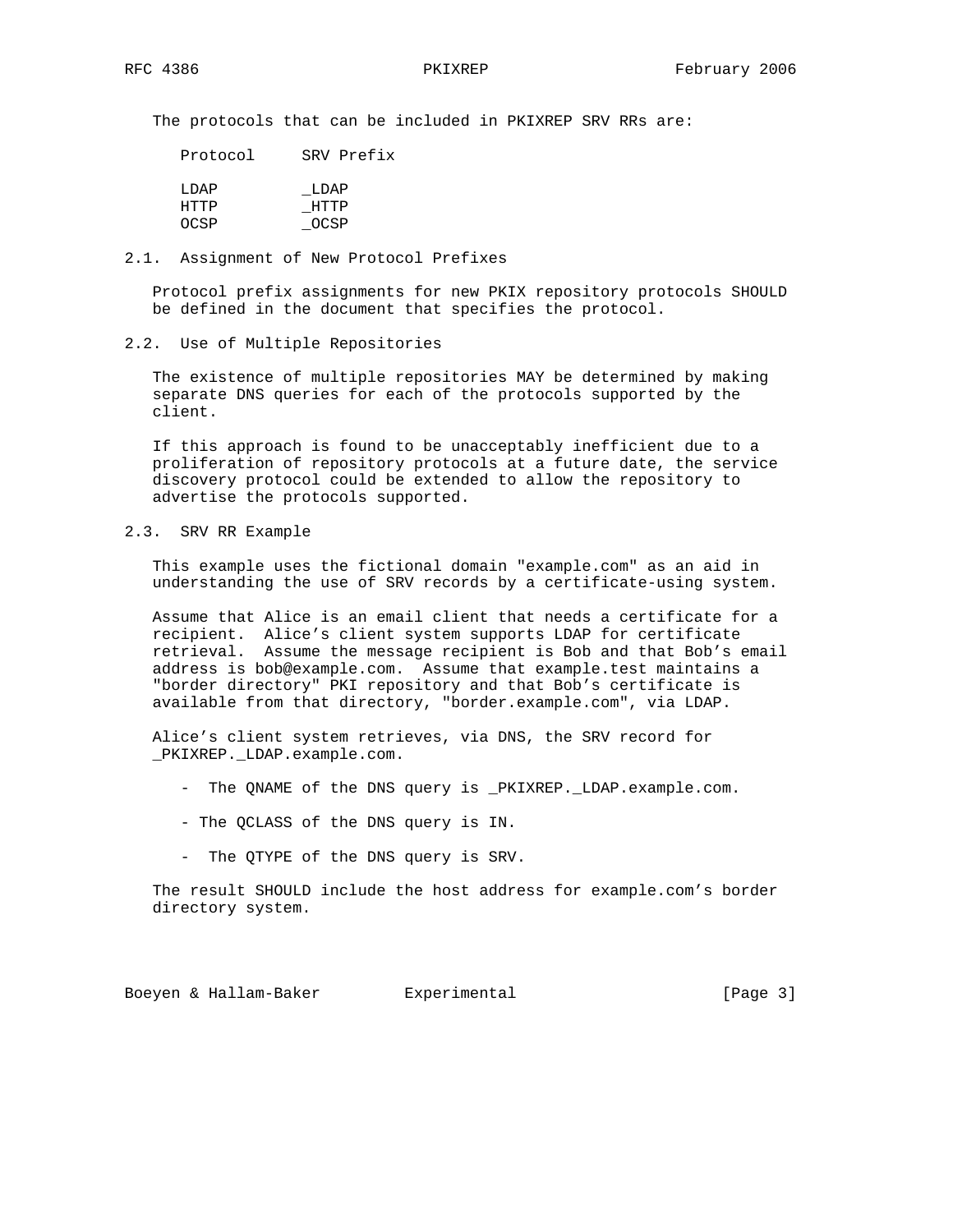Note that if example.com operated its service on a number of hosts, more than one SRV RR would be returned. In this case, RFC 2782 defines the procedure to be followed in determining which of these should be accessed first.

3. Security Considerations

 Security issues regarding PKI repositories themselves are outside the scope of this document. For LDAP repositories, for example, specific security considerations are addressed in RFC 2559.

 Security issues with respect to the use of SRV records in general are addressed in RFC 2782, and these issues apply to the use of SRV records in the context of the PKIXREP service defined here.

4. IANA Considerations

 This document reserves the use of "\_PKIXREP" service label. Since this relates to a service that may pass messages over a number of different message transports, each message must be associated with a specific transport.

 In order to ensure that the association between "\_PKIXREP" and their respective underlying services is deterministic, the IANA has created a new registry: PKIX SRV Protocol Labels.

 For this registry, an entry shall consist of a label name and a pointer to a specification describing how the protocol named in the label uses SRV. Specifications should conform to the requirements listed in [RFC2434] for "specification required".

- 5. Informative References
	- [RFC2119] Bradner, S., "Key words for use in RFCs to Indicate Requirement Levels", BCP 14, RFC 2119, March 1997.
	- [RFC2434] Narten, T. and H. Alvestrand, "Guidelines for Writing an IANA Considerations Section in RFCs", BCP 26, RFC 2434, October 1998.
	- [RFC2559] Boeyen, S., Howes, T., and P. Richard, "Internet X.509 Public Key Infrastructure Operational Protocols - LDAPv2", RFC 2559, April 1999.
	- [RFC2560] Myers, M., Ankney, R., Malpani, A., Galperin, S., and C. Adams, "X.509 Internet Public Key Infrastructure Online Certificate Status Protocol - OCSP", RFC 2560, June 1999.

Boeyen & Hallam-Baker Experimental Formula (Page 4)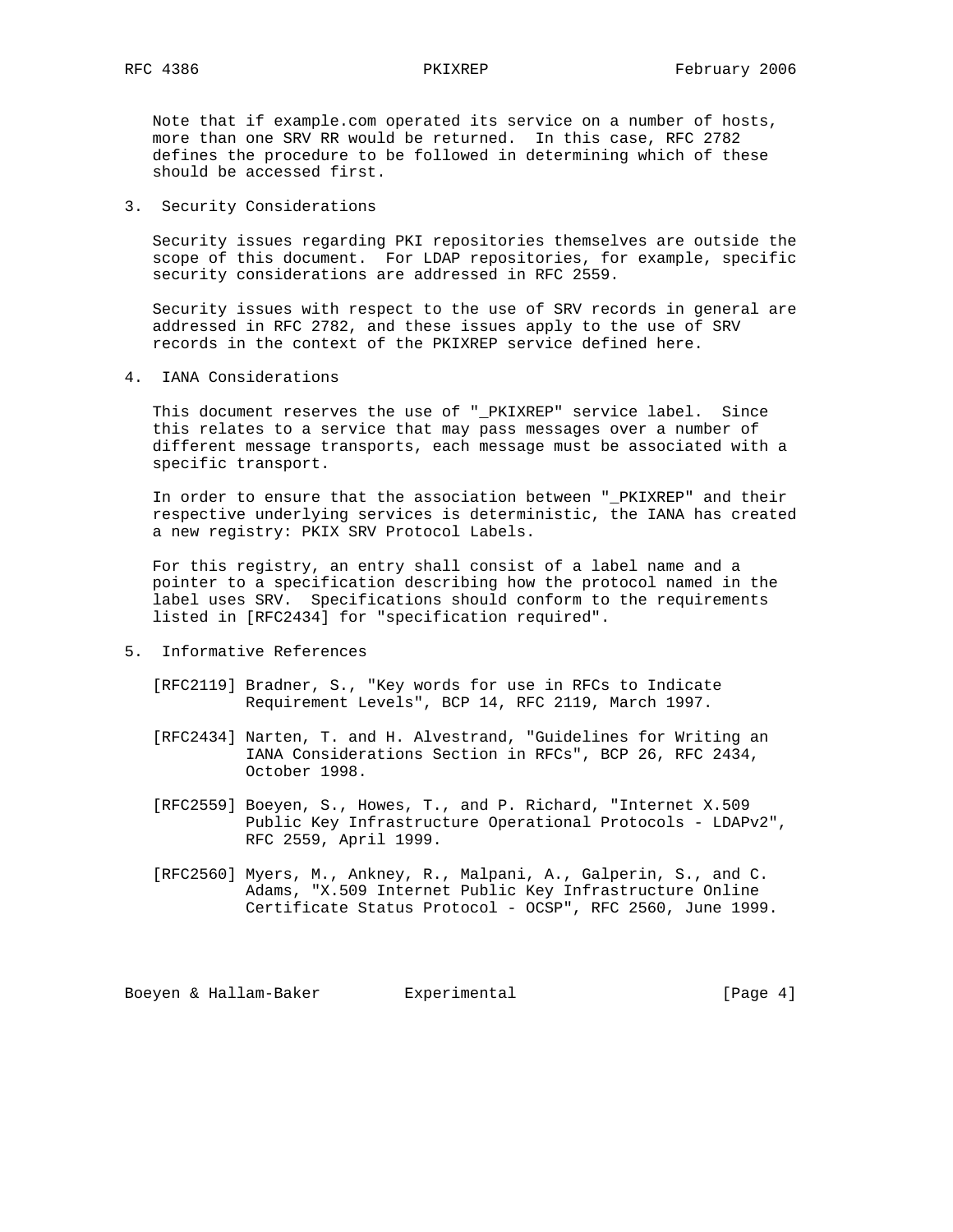- [RFC2585] Housley, R. and P. Hoffman, "Internet X.509 Public Key Infrastructure Operational Protocols: FTP and HTTP", RFC 2585, May 1999.
- [RFC2782] Gulbrandsen, A., Vixie, P., and L. Esibov, "A DNS RR for specifying the location of services (DNS SRV)", RFC 2782, February 2000.

Authors' Addresses

 Sharon Boeyen Entrust 1000 Innovation Drive Ottawa, Ontario Canada K2K 3E7

EMail: sharon.boeyen@entrust.com

 Phillip M. Hallam-Baker VeriSign Inc. 401 Edgewater Place, Suite 280 Wakefield MA 01880

EMail: pbaker@VeriSign.com

Boeyen & Hallam-Baker Experimental [Page 5]